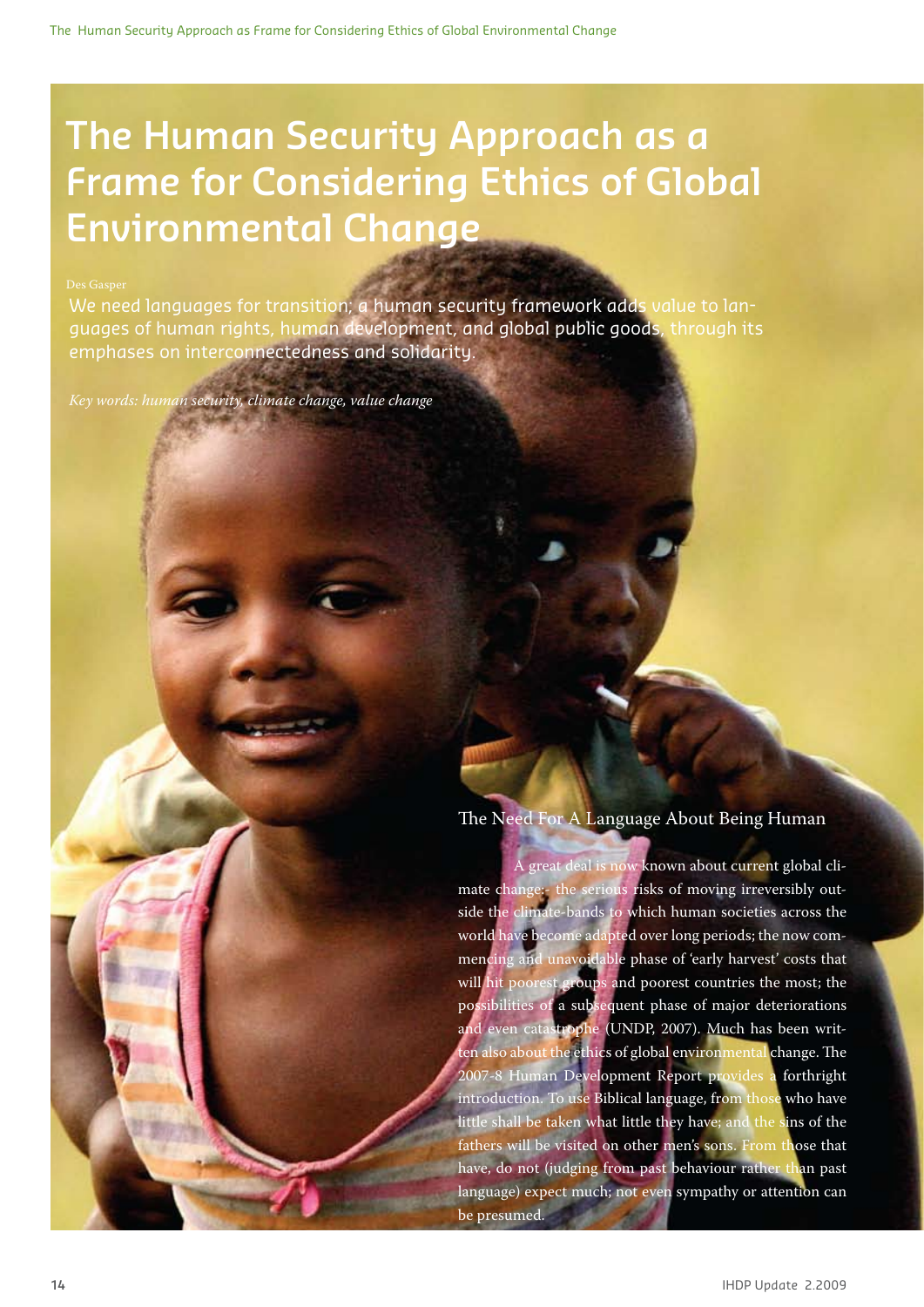Rich countries that invest massively in their own security claim there is too much uncertainty to invest in global climate security. More than is foreseen may eventually come back from those from whom much has been taken —in terms of violent conflict, migration, disease, trafficking of persons and drugs, piracy, and other forms of 'adaptation'.

For scientific knowledge and ethical argumentation to have much influence requires more than merely publication. It requires a context of frameworks of thought that stimulate and channel attention and interest. As we have seen over the years, materials that are too uncomfortable soon get overlaid by other concerns.

The language of 'public goods'/'public bads' and 'market failures' drawing on economics (Kaul et al., 1999) is relatively comfortable and familiar, and very relevant for understanding, but may be too impersonal to motivate basic rethinking and political reorientation. It contains little discussion of the human meaning of these 'failures', including the likely resulting anger, conflict and desperation that will bring further costs. The language of economics is also in danger of misdirecting us. The 2007 Stern Commission essayed an economic cost-benefit analysis (ECBA) of climate change for the UK government. All foreseen (monetizable) effects were projected. The costs of global warming were seen as the consumption losses that it causes (for example because someone dies prematurely) and these were compared with the benefits of global warming and of the economic activity that causes it.

The commission concluded that measures to mitigate impending change would be enormously advantageous and the costs prevented would be vastly greater than the costs of the mitigation measures. The value principles built into ECBA mean that only monetized effects matter; a rich person's benefits are more important, since weighted by his greater purchasing power. Distribution is unimportant as gains for the rich can outweigh costs for the poor and even outweigh the deaths of the poor. The same evaluation approach used to justify climate change mitigation is used by the UK government to justify climate-damaging airport expansion. Thus, minutes saved for highly-paid executives can outweigh, in this monetary calculus, the loss of livelihood for very poor people elsewhere as result of increasing desertification, climate instability, and sea level rise (Monbiot 2008). The key decisions in policy analysis are made before economists apply their techniques. They are the decisions that frame the issues and are built-in to the techniques about what to include and with what weights (e.g., in ECBA: monetized values), implicitly what to leave out (non-monetized values; penniless people), and the tacit assumptions about the

range of validity of a technique. For example, ECBA assumes that any type of future cost (including lost lives) can legitimately be mathematically discounted in the same way as potential monetary benefits or costs (Shue, 2006). So the poor, whose lives are already largely discounted through use of a monetary calculus in which their activities have little weight, can be 'written off' scientifically when the loss of their 'consumption streams' is outweighed by the growth of consumption streams of the already rich.

Commensuration in ECBA is helpful and legitimate when dealing with legitimately commensurated goods, where non-commensurable criteria pull sharply in different directions. Yet the appropriate advice should not be to fabricate comparisons but to seek a better option that does not involve the 'trade-off' (Etzioni, 1991). A series of choices about how we see ourselves determine the motivation required for ethically appropriate framing, creativity, and serious attention to any of the detailed debates on ethics of climate change.

To what extent do we see shared interests between people, thanks to a perception of causal interdependence, so that appeals to self-interest are also appeals to mutual interest? How much do we value other people's interests, so that appeals to sympathy can be influential due to interconnections in emotion? To what extent do we see ourselves and others as members of a common humanity, or as members of a national or other limited social community (with, for example, an ethnic, religious, ideological, or economic basis of identity), or purely as individuals? This set of choices determines our interest in and response to any proposed reasoning about ethics.

### Roles Of A Human Security Perspective

A human security perspective can influence how we see ourselves, others and our interconnectedness, how we think about ethics and security, and may contribute to globalization of ethical thinking and to doing globalization ethically. The human security framework has been emergent for at least a generation, under various names, for example in 1970s conflict, peace and basic human needs research, by figures such as Kenneth Boulding, John Burton, and Johan Galtung, and in the 1980s work of the Brandt Commission, the Palme Commission, and the South American Peace Commission. It became prominent under the 'human security' name in the 1990s, especially through the Human Development Report 1994 (UNDP 1994).

Terms like 'human security' try to catch the attention of an audience and the user's own attention; they aim to stimulate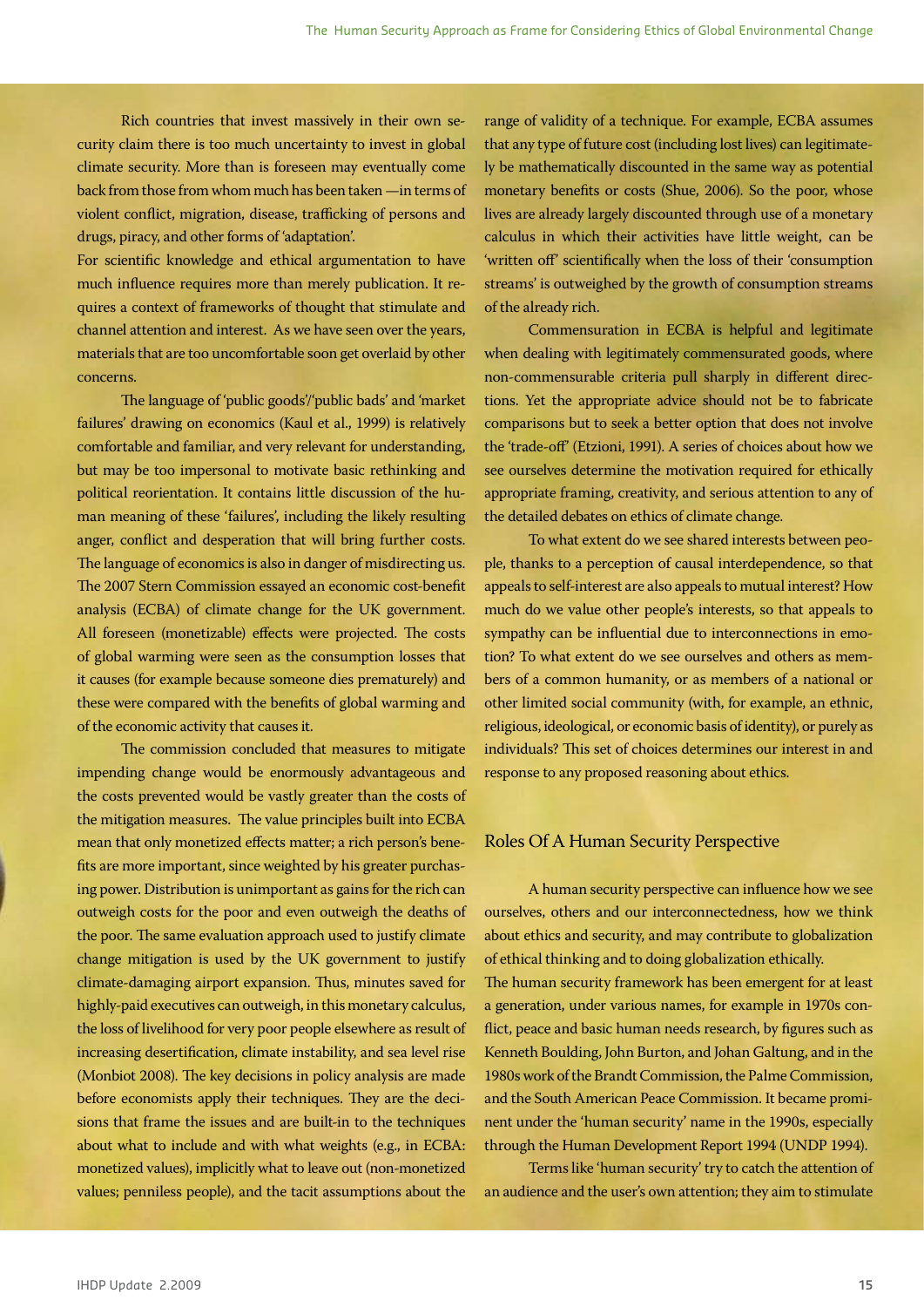and motivate. Having caught attention, they then organize it: they link to a perspective, a direction. They then aspire to influence and organize activity and frame the work. The international usage of such terms, and the frameworks that they mark, however, often seem to come and then quickly go. A few terms become established, but in the process they frequently change or lose meaning. How important, persuasive and durable is a 'human security' framework likely to be?

Consider a possible analogy. South Africa has long described itself as 'a world in one country'. In this land, people from various origins including African, European and Asian have come together. Long, bitter, brutal attempts were made to separate 'Europeans' residentially, socially and politically from other groups, even while economic development and mass culture increasingly pulled them together. The project for a politically unified South African people won against the apartheid system that had denied a shared political and ethical community. The 'one people' project did not win by military conquest, but in part as a conquest of ideas and feelings: an increased acceptance of the sharing of environments and predicaments and of shared humanity.

The world as a whole is organized in some ways as a system of global apartheid—illustrated by the barriers and patrols that separate the USA from Mexico, or Spain from North Africa. Major forces pull the world together, but these can be responded to by trying to enforce separations, as did the apartheid regime in South Africa. The alternative is to rethink global systems to express an ideal of 'one world'. 'Human security' frameworks contribute to rethinking the meanings of security, 'we', 'self', 'interests', 'self-interest' and 'common interest'. Evolution away from global apartheid will be difficult. Globalization often undermines psychological security, which correlates weakly with more objective measures of security. The more the fearful barricade themselves, the more fearful they can feel.

The more they own, the more they fear losing it, even if the risks they face are far fewer than those faced by those less fortunate. However, globalization also establishes bases for real human security by building interconnections that can foster shared interests, richer identities and mutual respect. Psychologically, and in almost every other way, people are parts of bigger, indeed global, systems. Human security means broadly the security of human beings against important threats to their basic needs. It refers to the security of all people, not just the security forces or the state or the rich. A common narrow formulation refers only to the physical, bodily security of persons; or, narrower still, to bodily security against intentional physical threats. Picciotto's definition is far less narrow: security in terms of quantity of years lived (adjusted for life quality as common in health planning, and with the normative benchmark

of a normal human lifespan of say seventy years), against all threats to life, whether physical or not and intentional or not (Picciotto et al. 2007). Intermediate between this and the first formulation lies the widely used phrase 'freedom from fear and freedom from want'. Even the narrower formulations of human security are radical in relation to traditional security studies thinking. The term 'human' is inherently global in coverage, and contains—for humans—a moral appeal. Combined with 'human', the term 'security' too makes a normative appeal, for priority. 'Human security' conveys a message about basic quality of life and a claim for a priority in policy.

# *'Human security' frameworks contribute to rethinking the meanings of security, 'we', 'self', 'interests', 'self-interest' and 'common interest'.*

The 'human security' language adds important themes to the older language of 'basic human needs'. First is the significance of stability in fulfilling basic needs and avoiding certain types of loss. Second is the threat of triggering fundamental damage when we lapse below certain thresholds that act as the limits to safety in pervasively interconnected systems that contain maximum tolerance levels, beyond which harm can ensue. Third is the importance of attention to feelings and subjectivity as well as to objective life circumstances. Losses include not only the loss of objects but the loss of major meanings and even identity. A human security perspective thus involves a system of ideas: a focus on individual human persons and on stability in fulfilling their basic needs, attention to causal interconnections regardless of conventional disciplinary boundaries, and emphasis on 'tipping points' and felt insecurities. It includes strong attention to the contents of individual person's lives and to human depth in understanding security. It draws on a synthesis of features from the normative languages of human needs, human rights and human development, and a framework for situation-specific wide ranging explanatory syntheses.

Human security thinking directs us to look at ordinary people's daily lives, and at the vulnerabilities, contingencies, and consequent possible disadvantages that can arise. The concentration on the contents and fluctuations of daily life, and on specific threats and misfortunes—including ill-health, disability, displacement, death—gives a more intense, realistic awareness of the meanings of 'human'. As in the work of Burton and his basic needs school in conflict studies we see how people seek security of various sorts, physical, economic, and psychological (Burton, 1990). Human security thinking is thus more strongly concerned with felt experience than some of the legal-led work on human rights and economics-led work on human develop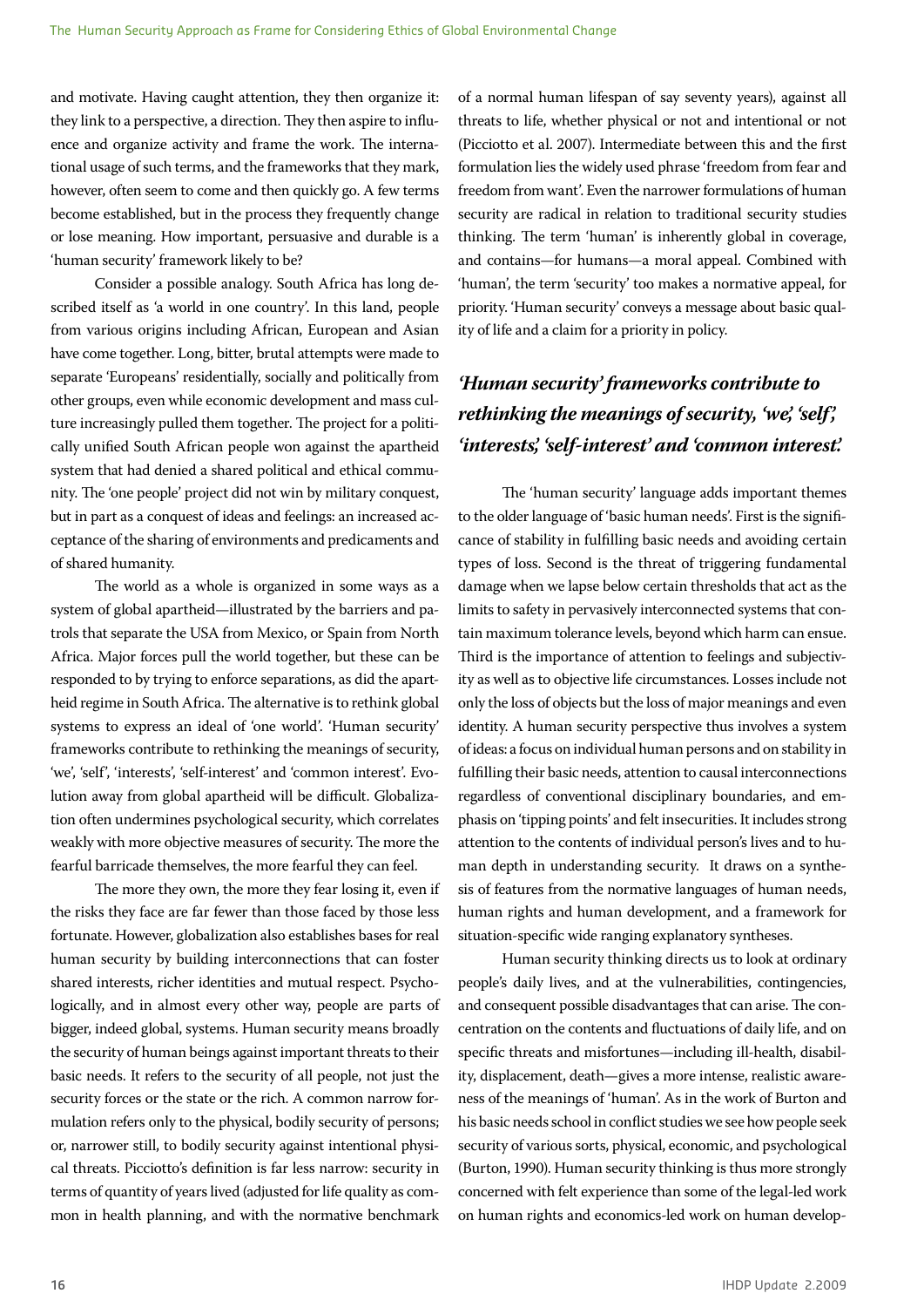ment. It focuses on the priority capacities and vulnerabilities that form the grounds for basic rights.

As in the related 'human' phrases—human needs, human rights, human development—normative importance is given to all living (and future) persons - everyone matters. Human security thinking adds an emphasis on the human species as a whole, and its shared security, insecurity and fragility to more individualistic human rights thinking. The emphases on shared fragility, basic requirements and felt experience give a foundation for solidarity, 'joined-up feeling' (Gasper and Truong 2005). By encouraging thinking deeply about all individuals, human rights language can be grounded in a way that helps to counter dangers that can otherwise arise in the use of rights language. Human security thinking extends the holistic perspective of explanation from individual daily lives through to social, national, and global systems. It examines how international, national and local level insecurities and conflicts affect and hurt individuals, and how individual level insecurities and conflicts contribute to local, national and international level pathologies. We can call this 'joined-up thinking'. It reinforces 'joined-up feeling', through a greater awareness of interconnection. Awareness of effects—actual, probable or possible— on others from one's actions may support feelings of sympathy, even responsibility; while awareness of boomerang effects actual, probable or possible—on oneself can generate feelings of caution and precaution. A perspective of joined-up thinking, in which environmental insecurity, health insecurity, economic insecurity, military insecurity, psychological insecurity



In this photo of 1973, Frontiers within frontiers: children behind fence that separated them from the white community near Johannesburg. The 'one people' project in South Africa won in part as a conquest of ideas and feelings.Copyright UN/Pendl.

and more all sometimes strongly affect each other, reduces the significance of definitional disputes. Broad attention to types of threat and damage fits with a broad causal analysis, but even those users of a narrow physical violence definition of human security, who adopt a transdisciplinary causal perspective, are led to engage with other types of insecurity and harm, and with how people value and react to them.

Which of these connections are considered most important remains a matter for investigation and evaluation, caseby-case. Jolly and Basu Ray (2007) show this based on the national Human Development Reports which have taken human security as a theme. A human security perspective is a frame for work, elaborated differently each time, not an instruction to study the effect of everything on everything or a fixed blueprint of research design.

### Issues In Global Ethics

Human security thinking might favour the changes of perspective that are needed in how people perceive shared interests and shared humanity. It extends the logic of global public goods, in particular the logic of global public health. Everyone, the rich included, lacks health security if they have sanitized their own private space but their neighbours' yards and public spaces remain unsanitized. Health threats respect no paper boundaries. Assuring one's own health requires assuring decent living conditions for one's neighbours, and not undermining them by the indirect effects of one's other actions. Health impact assessments of alternative international trading arrangements and other international 'non-health' policies are now recognised as central for global public health (special issue of Bulletin of the World Health Organisation, March 2007, 85(3)). This principle applies more broadly. Certain major bads that emanate from one's neighbours can to a large extent not be contained: pollution, weapons, people, drugs, diseases, criminal networks, etc. There cannot be security in one country alone.

The human security perspective generalizes the public health perspective, in which disease anywhere and the conditions that breed it, form a threat everywhere. In the case of climate change, powerful groups in some rich countries until lately calculated that global warming would bring them no net harm, or even net benefits: agricultural growing seasons, for example, would extend. Problems resulting for other countries were theirs alone. It is evident though that global warming will bring not modest marginal variations in climate but possibly massive system-breaking impacts within countries and, when more fragile countries disintegrate, across countries. The past generation of inaction on climate change has left less room for